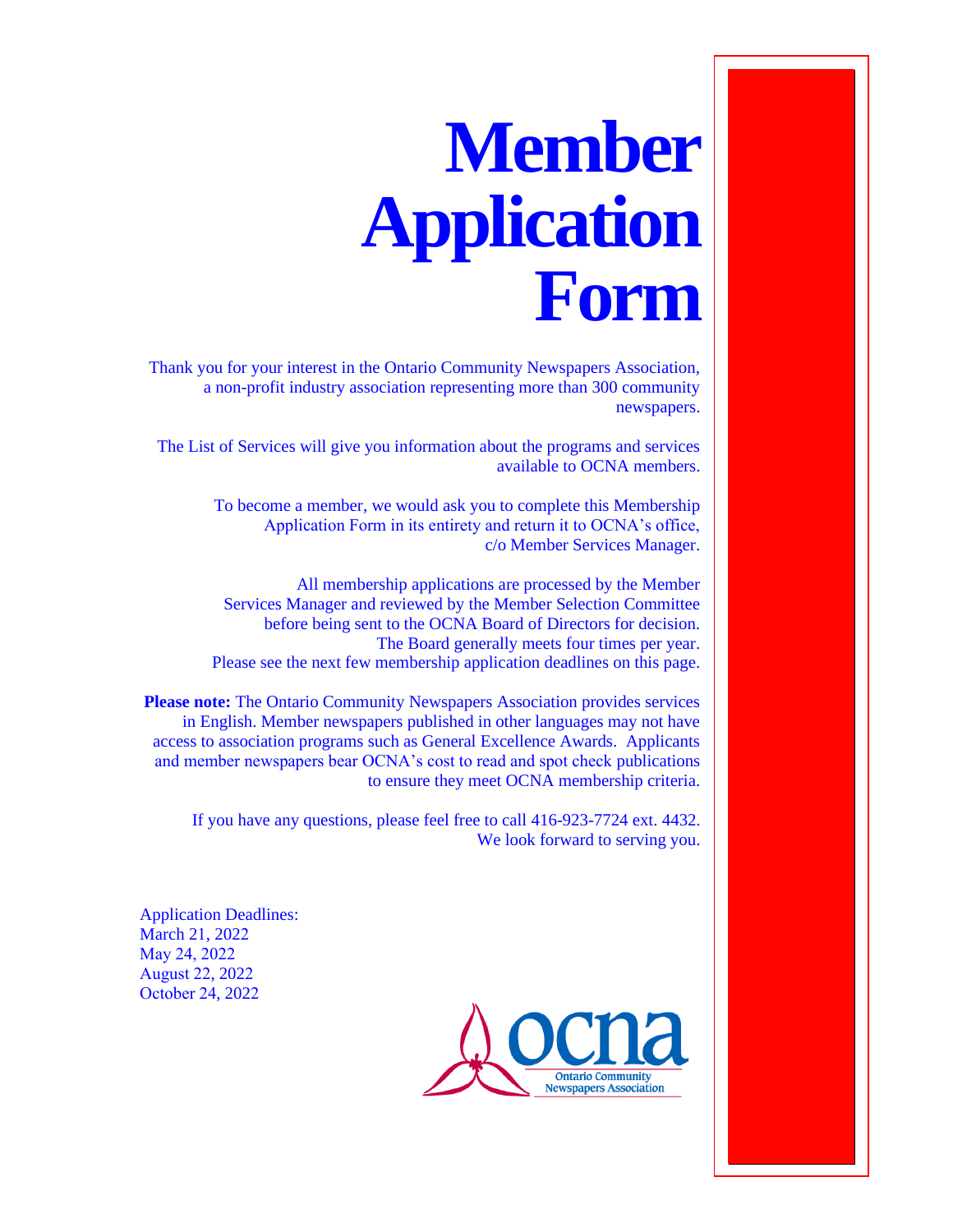## **Associate Membership Application**

| (Where there are choices, please circle the appropriate response)<br>OCNA Associate Members ascribe to the aims of the association and consist of organizations that serve<br>Active Members and OCNA. |          |  |                                                                                           |  |  |            |                                  |  |  |  |  |  |  |
|--------------------------------------------------------------------------------------------------------------------------------------------------------------------------------------------------------|----------|--|-------------------------------------------------------------------------------------------|--|--|------------|----------------------------------|--|--|--|--|--|--|
| Associate Members comprise:                                                                                                                                                                            |          |  |                                                                                           |  |  |            |                                  |  |  |  |  |  |  |
| Specialty/Demographic Newspapers<br><b>Newsprint Manufacturers</b><br>College and Universities<br>Organizations that Supply Technology, Supplies and Services to the Industry                          |          |  | <b>Community News Sites</b><br><b>Web Presses</b><br>Training and Human Resource Agencies |  |  |            |                                  |  |  |  |  |  |  |
|                                                                                                                                                                                                        |          |  |                                                                                           |  |  |            |                                  |  |  |  |  |  |  |
|                                                                                                                                                                                                        |          |  |                                                                                           |  |  |            | Name/Position of person applying |  |  |  |  |  |  |
| Company Name                                                                                                                                                                                           |          |  |                                                                                           |  |  |            |                                  |  |  |  |  |  |  |
| Type of Business                                                                                                                                                                                       |          |  |                                                                                           |  |  |            |                                  |  |  |  |  |  |  |
| <b>Office Mailing Address</b>                                                                                                                                                                          |          |  |                                                                                           |  |  |            |                                  |  |  |  |  |  |  |
|                                                                                                                                                                                                        |          |  | P.O. Box                                                                                  |  |  |            |                                  |  |  |  |  |  |  |
|                                                                                                                                                                                                        |          |  |                                                                                           |  |  |            |                                  |  |  |  |  |  |  |
| Billing Address same                                                                                                                                                                                   |          |  |                                                                                           |  |  |            |                                  |  |  |  |  |  |  |
|                                                                                                                                                                                                        |          |  | P.O. Box                                                                                  |  |  |            |                                  |  |  |  |  |  |  |
|                                                                                                                                                                                                        |          |  | Postal Code                                                                               |  |  |            |                                  |  |  |  |  |  |  |
|                                                                                                                                                                                                        |          |  |                                                                                           |  |  |            |                                  |  |  |  |  |  |  |
|                                                                                                                                                                                                        |          |  |                                                                                           |  |  |            |                                  |  |  |  |  |  |  |
| Contacts                                                                                                                                                                                               | Position |  | E-mail Address                                                                            |  |  | Phone Ext. |                                  |  |  |  |  |  |  |
| <b>Information for College / University Newspapers and Specialty Publications</b>                                                                                                                      |          |  |                                                                                           |  |  |            |                                  |  |  |  |  |  |  |
| <b>Edition Information</b><br>Publication Name Day Published Circulation Paid/Controlled/Vol.Paid Audit Basis Audit Date Format                                                                        |          |  |                                                                                           |  |  |            |                                  |  |  |  |  |  |  |
|                                                                                                                                                                                                        |          |  |                                                                                           |  |  |            |                                  |  |  |  |  |  |  |
|                                                                                                                                                                                                        |          |  |                                                                                           |  |  |            |                                  |  |  |  |  |  |  |
| <u> 2000 - 2000 - 2000 - 2000 - 2000 - 2000 - 2000 - 2000 - 2000 - 2000 - 2000 - 2000 - 2000 - 2000 - 2000 - 200</u>                                                                                   |          |  |                                                                                           |  |  |            |                                  |  |  |  |  |  |  |
|                                                                                                                                                                                                        |          |  |                                                                                           |  |  |            |                                  |  |  |  |  |  |  |
|                                                                                                                                                                                                        |          |  |                                                                                           |  |  |            |                                  |  |  |  |  |  |  |